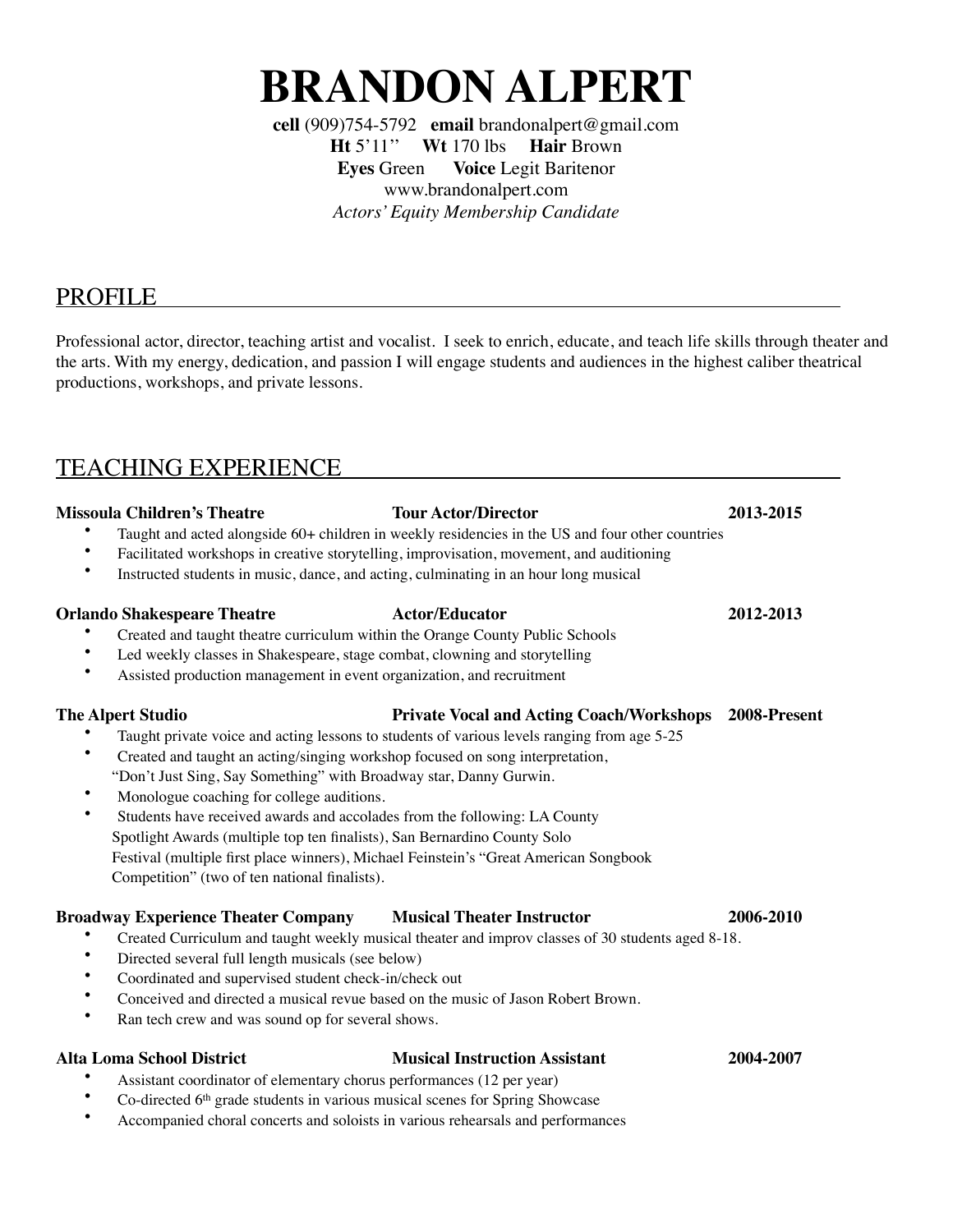# SELECTED DIRECTING EXPERIENCE

Jason Robert Brown

The Secret Garden Missoula Children's Theater Director Director Rapunzel Missoula Children's Theater Director Seussical: The Musical **Broadway Experience Theater Company** Musical Director Once on This Island Broadway Experience Theater Company Musical Director Honk, Jr. Broadway Experience Theater Company Musical Director Into The Woods Jr. Broadway Experience Theater Company Musical Director Hear My Song: The Music of Broadway Experience Theater Company Concept/Director

# SELECTED ACTING CREDITS

| Othello                     | Lodovico               | Orlando Shakespeare Theatre/Dir. Briar |
|-----------------------------|------------------------|----------------------------------------|
| Sense and Sensibility       | James/Willoughby U.S.  | Orlando Shakespeare Theatre/Dir. Marl  |
| A Year with Frog and Toad   | Frog                   | Orlando Shakespeare Theatre/Dir. Stev  |
| Miss Nelson Has A Field Day | Kenny                  | Orlando Shakespeare Theatre/Dir. Steve |
| Complete Works Abridged     | Actor 1 U.S.           | Orlando Shakespeare Theatre/Dir. Jim 1 |
| Cole Porter's Let's Face It | Eddie                  | Theatre West/Dir. Miriam Nelson        |
| Norman's Ark                | <b>Featured Chorus</b> | Ford Amphitheater/Dir. Peter Schneider |
| Rent                        | Mark                   | Grove Theater/Dir. Richard Hochberg    |
| Urinetown                   | Lockstock              | Broadway Experience/Dir. Barbara Hin   |
| Pirates of Penzance         | <b>Various</b>         | Performance Riverside/Dir. John Vaugh  |
| Unsinkable Molly Brown      | Various                | Performance Riverside/Dir. Roger Cast  |
| How to Succeed              | Finch                  | Los Osos Theater/Dir. Michael Kremer   |
| Lend Me a Tenor             | Max                    | Los Osos Theater/Dir. Michael Kremer   |

Orlando Shakespeare Theatre/Dir. Brian Vaughn Orlando Shakespeare Theatre/Dir. Mark Routhier Orlando Shakespeare Theatre/Dir. Steve MacKinnon Orlando Shakespeare Theatre/Dir. Steve MacKinnon Orlando Shakespeare Theatre/Dir. Jim Helsinger Theatre West/Dir. Miriam Nelson Ford Amphitheater/Dir. Peter Schneider Grove Theater/Dir. Richard Hochberg Broadway Experience/Dir. Barbara Hinrichsen Performance Riverside/Dir. John Vaughn Performance Riverside/Dir. Roger Castellano Los Osos Theater/Dir. Michael Kremer

# EDUCATION AND TRAINING

#### **American Musical and Dramatic Academy**

Musical Theatre: Danny Gurwin, Karen Morrow Acting: Bill Mesnik, James Bontempo On Camera Acting: Teresa Dowell-Vest Improv: Karly Rothenberg Voice and Speech: Deborah Ross Sullivan, Anne Burke Dance: Jon Engstrom (Tap) Gene Castle (Tap) Jane Lanier (Jazz/Ensemble)

#### **The John Kirby Studio**

Private Coach/Scene Study: John Kirby

#### **Voice and Coaching Studios**

Kathleen Darragh, Daniel Bridston